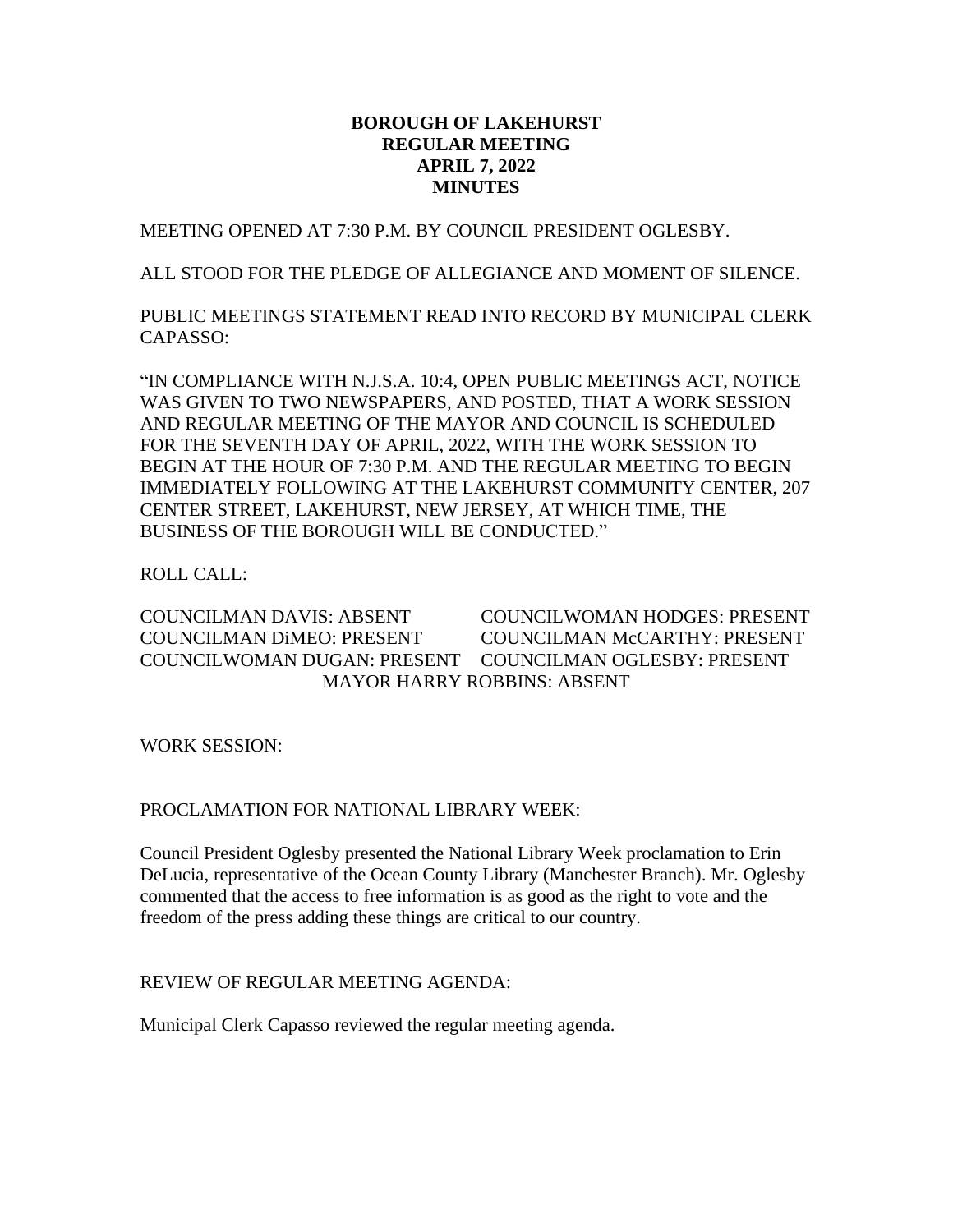## PUBLIC COMMENTS ON AGENDA ITEMS:

Time opened: 7:36 p.m.

## NO PUBLIC COMMENT

Time closed: 7:36 p.m.

Council President Oglesby commented how nice the trees look along Union Avenue and added he is happy that they have been planted.

### ADJOURNMENT OF WORK SESSION:

Motion by: Patricia Hodges Seconded by: Bernadette Dugan To adjourn work session. Roll call vote held. All votes affirmative.

### APPROVAL OF MINUTES:

Motion by: Bernadette Dugan Seconded by: Brian DiMeo To approve minutes of March 17, 2022 Regular Meeting. Roll call vote held. All votes affirmative.

### CONSENT AGENDA:

All matters to be considered to be routine in nature and will be enacted by one motion. There will be no separate discussion of these items. If any discussion is desired by Council, that particular item will be removed from the Consent Agenda and will be considered separately.

#### A. RESOLUTIONS:

| 1. Resolution #22-082 re: Payment of Bills |                                                                                  |
|--------------------------------------------|----------------------------------------------------------------------------------|
|                                            | 2. Resolution #22-083 re: Appointment of Police Chief Kline as Agent to Procure  |
|                                            | Surplus Items from the Law Enforcement Support Office                            |
|                                            | Program (LESO)                                                                   |
|                                            | 3. Resolution #22-084 re: Adopting Technology Risk Management Standards in       |
|                                            | Compliance with the New Jersey Municipal Excess                                  |
|                                            | Liability Joint Insurance Fund's Cyber Risk Management                           |
|                                            | Plan's Tier 1 Requirements                                                       |
|                                            | 4. Resolution #22-085 re: Raffle License for Lakehurst Historical Society        |
|                                            | 5. Resolution #22-086 re: Membership in Lakehurst First Aid Squad for Jeffery R. |
|                                            | Knight                                                                           |
|                                            | 6. Resolution #22-087 re: Membership in Lakehurst First Aid Squad for Vincent    |
|                                            | Knight                                                                           |
|                                            |                                                                                  |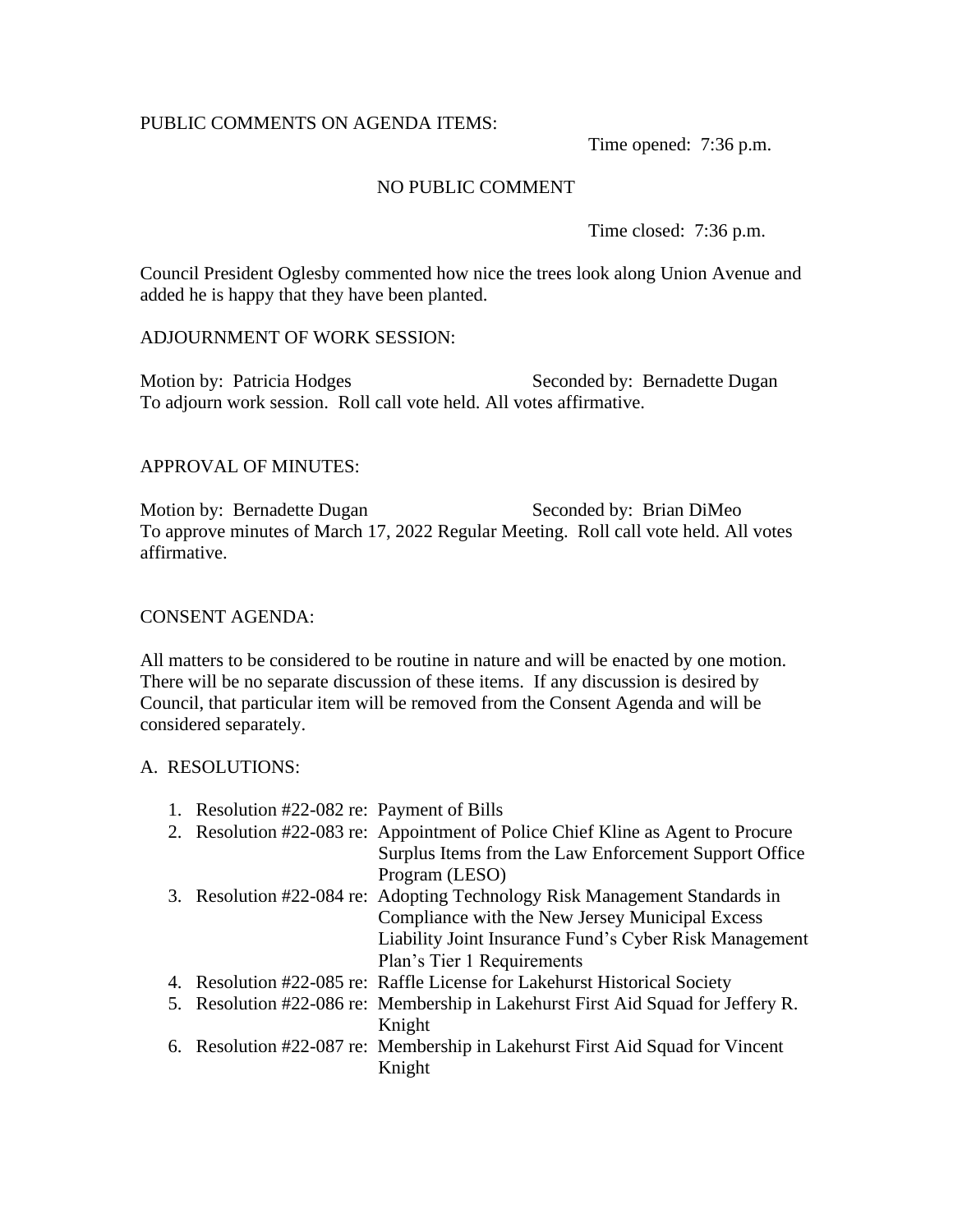## B. CORRESPONDENCE:

Lakehurst Volunteer Fire Company requesting to solicit for the year 2022.

## C. ORDINANCES APPROVED ON FIRST READING:

"AN ORDINANCE OF THE BOROUGH OF LAKEHURST FIXING AND DETERMINING THE AMOUNT OF SALARIES AND WAGES FOR CERTAIN EMPLOYEES OF THE BOROUGH OF LAKEHURST, COUNTY OF OCEAN, STATE OF NEW JERSEY" (#2022-04)

Motion by: Bernadette Dugan Seconded by: Brian DiMeo To approve consent agenda. Roll call vote held.

- Councilwoman Hodges voted yes on all items
- Councilman DiMeo voted yes on all items
- Council President Oglesby voted yes on all items with the exception of Resolutions #22-085, #22-086, and #22-087 for he is a member of both the Historical Society and the First Aid Squad
- Councilwoman Dugan voted yes on all items with the exception of Resolution #22-085 for she is a member of the Historical Society
- Councilman McCarthy voted yes to all items with the exception of item C where he voted no.

# COMMITTEE/COUNCIL REPORTS:

Councilwoman Hodges reported that the Ordinance Committee received from General Code the codification adding they anticipate having the General Ordinance Book approved on first reading at the next council meeting, April 21<sup>st</sup>.

Councilman DiMeo reported the Youth and Recreation Committee met this past Monday evening adding they are planning events for the year now that the weather is nice. Mr. DiMeo reminded everyone that the Easter Egg Hunt is this Saturday at 11:00 a.m. at Lake Horicon.

Councilwoman Dugan reported the Buildings and Ground Committee met with Dave Winton, Department Head of Public Works, who stated the steel beam needed to repair the pavilion at Lake Horicon has been received as well as the street signs. Ms. Dugan further reported the new motor for the backhoe is in and will be installed within the next few weeks. Ms. Dugan wished the Borough of Lakehurst a Happy 100th Birthday.

Council President Oglesby asked if the repairs for the pavilion would be completed inhouse.